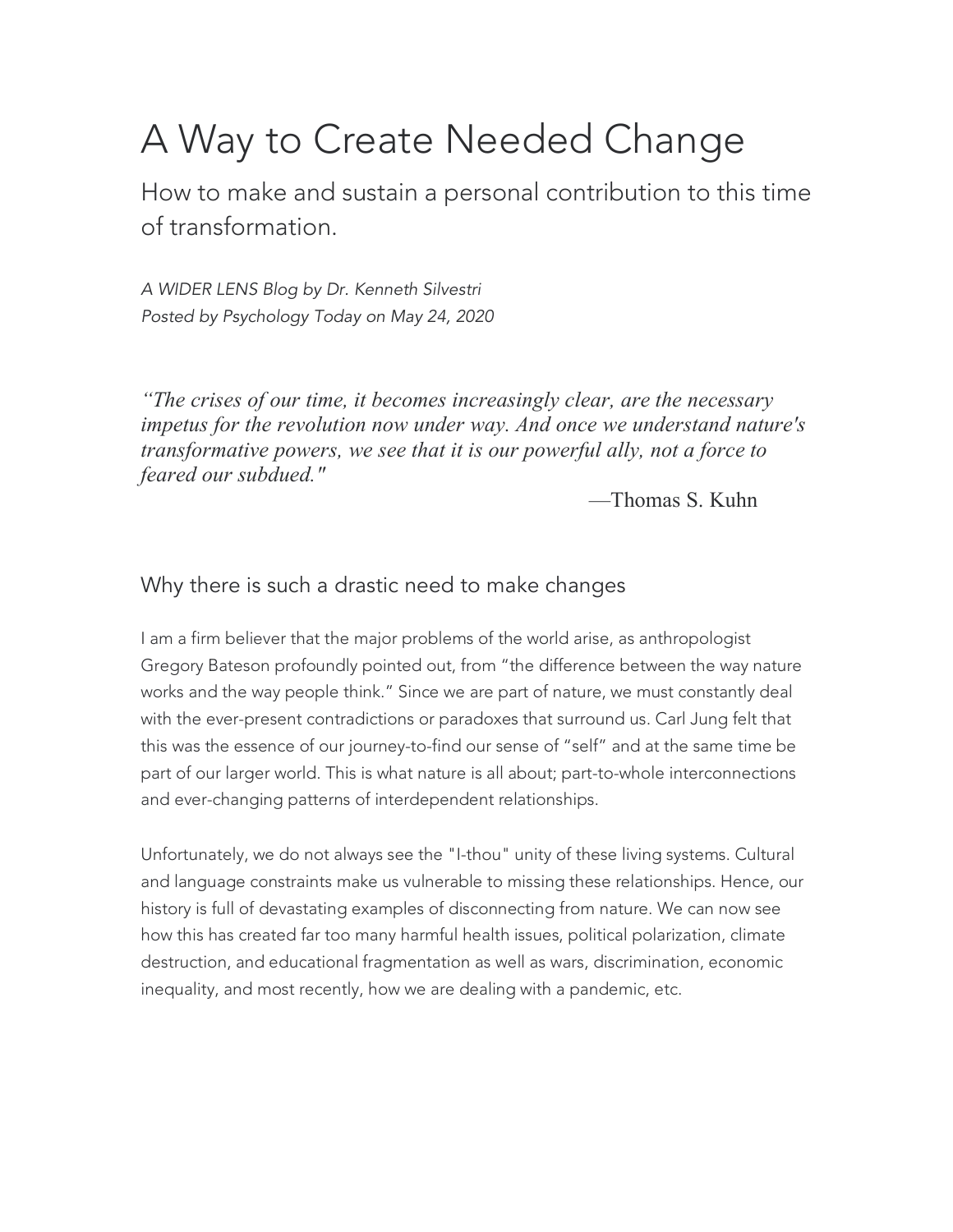

"Here and Now" Source: (c) Natasha Rabin

## Ecological Awareness

It was in the 1960s, with such publications as *Silent Spring* by Rachel Carson and *The Closing Circle* by Barry Commoner, that this cause-effect thinking was challenged with the view of seeing nature as more complex and interacting; a system that is a collection of entities (persons, institutions, societies, atoms, etc.) so arranged that a change in the relationship of one part will produce some change in all the other parts of that system. The Greek word for earth, "Gaia," further underscores this awareness by pointing out that the whole biosphere is more than the sum of its parts.

The prerequisite to understanding and addressing this dilemma is to be mindfully present and see yourself as simultaneously being connected to wider contexts. In other words, observe yourself observing: Step back, make sense of each moment as if it was a poetic expression creating challenges and opportunities for new exploration.

This is the segue to recognizing that the world is ever-changing. How we respect each other and the multitude of contexts that we evolve and grow within is crucial for understanding our complex world. It is a framework that refutes fragmentation and reinforces ways to see and resolve problems from a new vantage point, which is congruent with how nature exists.

What follows entails reframing health issues, not just managing symptoms (as is the case with many medications) or dictated by insurance interests to physicians. Other concerns will need to be addressed such as: reinventing education to be more focused on the learner rather than evaluating the institutional achievements; food and wealth distribution that can benefit societies; new climate and socio-economic-political connections; so on and so on.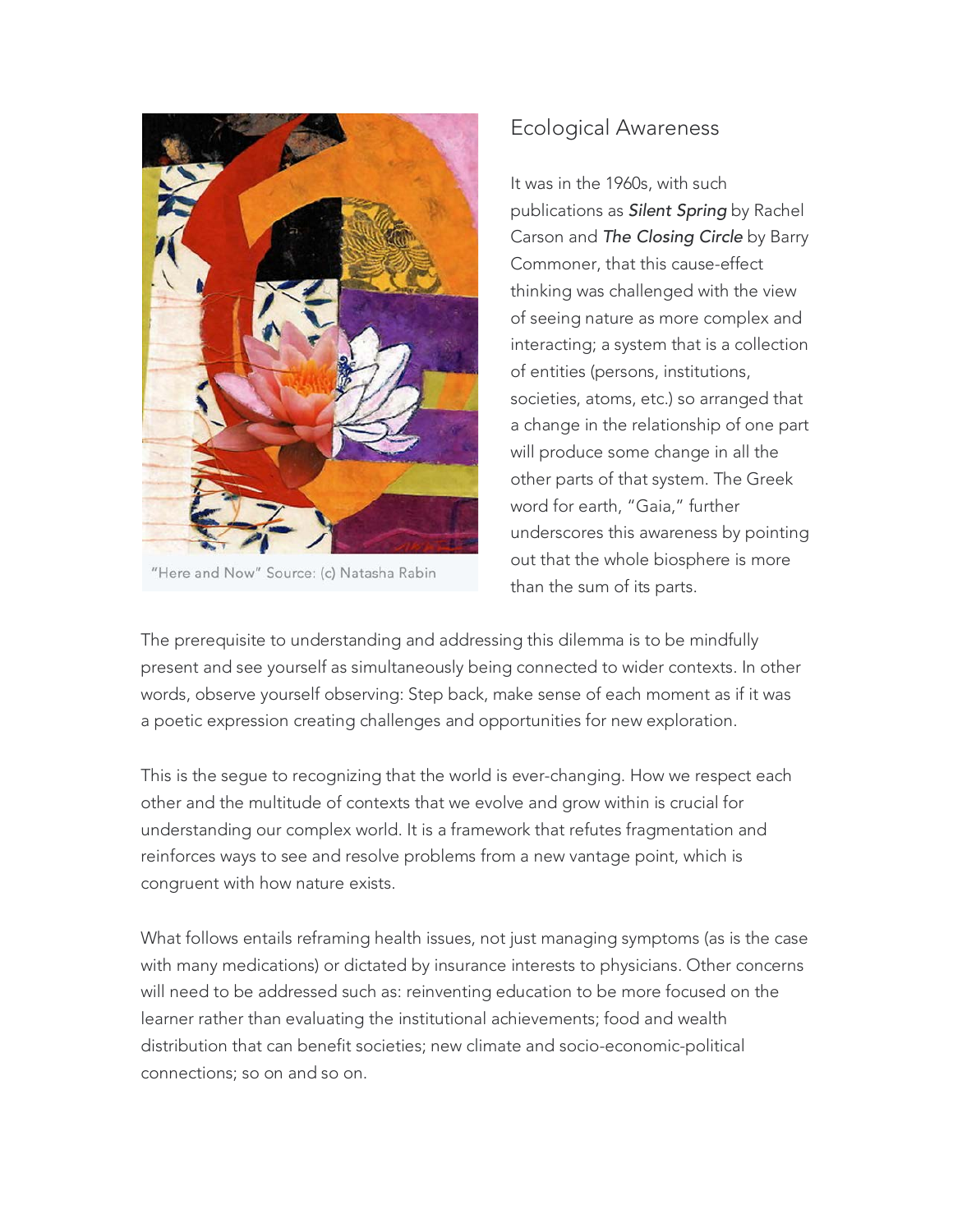# Mutual Learning

Nora Bateson, president of the International Bateson Institute feels that this process "cannot be found in individuals; rather, it is found between them. It cannot be found in organizations, nations, religions, or institutions; rather, it is found between them." This refers to the ways in which multiple contexts come together to form complex systems. It allows for a concentration on the interdependency between contexts that give resilience to both living and non-living systems. This will only be driven by mutually learning from each other through win-win collaboration that forms a synchrony, or as anthropologist Paul Byers would say, "good vibrations" where there is a shared phase locking of biological rhythms\_between people who are truly communicating.

The world is not fixed in some sort of Newtonian box but is constantly uncertain and improvising through creative patterns that connect. There is no room for competition in this process nor a beginning or end. John Coltrane once said, when asked to describe his style, "I start in the middle and move in both directions at once."

## Solutions and Complexity

It is here that we can acquire the wisdom of knowing nature's "complexity," which is defined as something being "interwoven," and which cannot be undone. One of the ways to savor and explore this awareness is to meet within small groups of people with a collective focus on an issue that is common to all, one that has many interfaces and connections, i.e. with family of origin, work, school, temperament issues, etc. Then, after forming a consensus, bring that knowledge to other groups that are discussing different issues, especially considering the interdependency that exists across different contexts. There is no limit or right or wrong. Making sense and increasing sensitivity to each other in a multitude of interconnected ways is necessary to find new avenues that can avoid old injurious patterns.

In essence, we need to engage in new ways of collaborating that promote continuous, collective learning and innovation. This interface of evolving contexts is full of improvisational possibilities. So, pause, widen your lens, and allow the holographic intent of nature to unfold for you to create and sustain a personal contribution to this time of needed transformation!